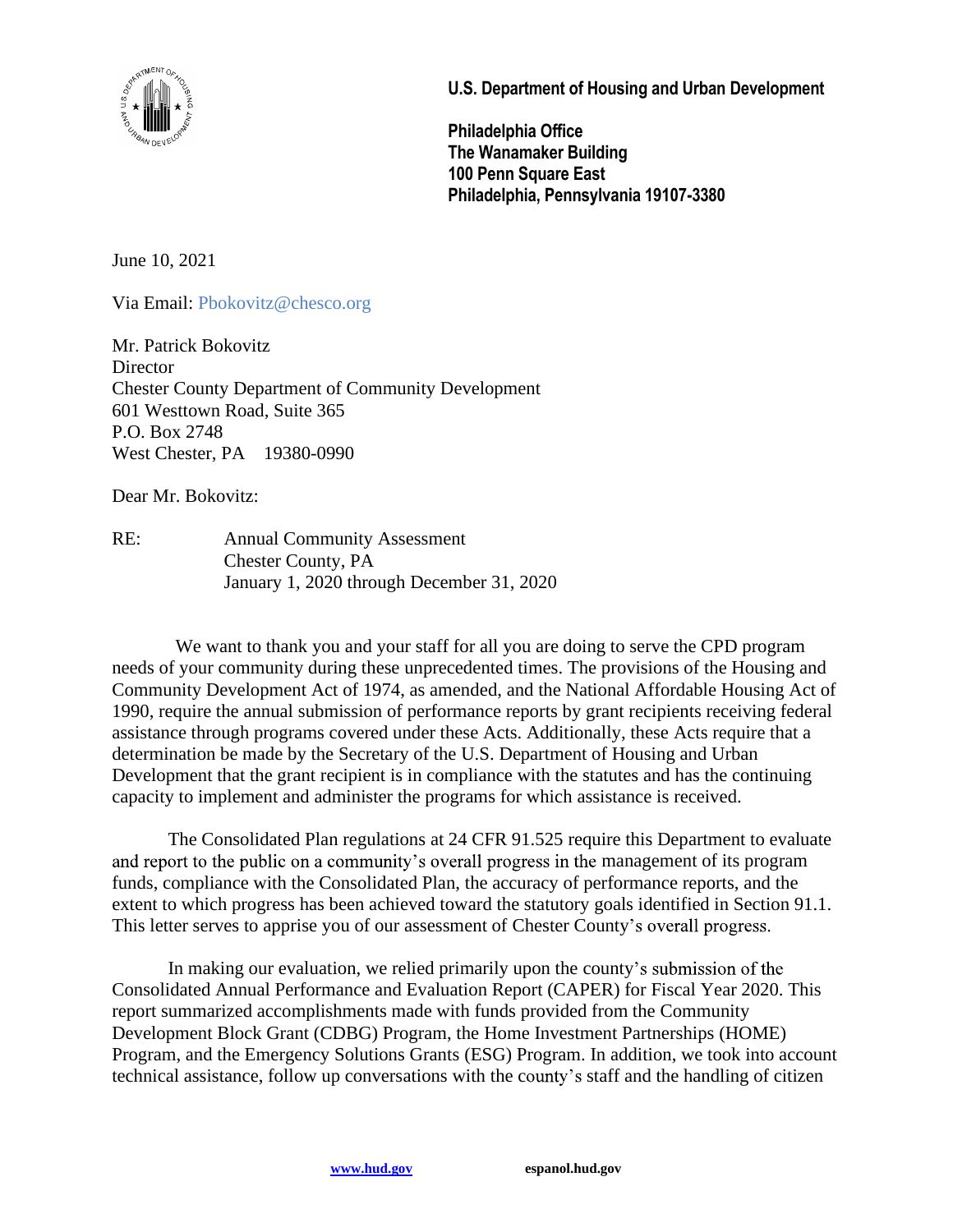comments and complaints as applicable. This letter is a summary of our review of the county's overall performance.

The County of Chester Department of Community Development (DCD) has received an allocation of \$4,145,498 of CDBG and \$2,984,950 of ESG CARES Act funds for use preparing for, preventing, and responding to COVID-19. We appreciate all that the county has done to serve the needs of its community during these difficult times and to adapt to the many operational challenges that COVID-19 has presented. Please note that this Annual Community Assessment letter does not assess the county's performance relative to its CDBG-CV and ESG-CV funds.

Under the Part 91 Consolidated Planning regulations, all Annual Action Plans (AAP) and CAPERs are required to include performance measures as part of their annual reporting. The Office of Management and Budget has deemed this information necessary to validate the continued funding of HUD programs. The county provided performance measures as required by this guidance.

The HUD timeliness requirement is that a community may have no more than 1.5 times their most recent annual grant remaining in the line of credit 60-days prior to the end of their program year. When the 60-day test was conducted on November 2, 2020, it was calculated that Chester County had a balance in its line of credit of 1.24 times its annual grant, which is in compliance with the 1.5 timeliness standard. Please note that beginning in 2017, HUD began measuring grantee compliance with the CDBG timeliness standard using the adjusted for program income ratio.

During the 2020 program year, the county expended 100 percent of its CDBG funds for activities benefiting low/moderate income persons, which meets the primary objective of the Housing and Community Development Act of 1974. The county obligated 17.31 percent of its funds on public service activities. We have noted that the requirement related to the 15 percent regulatory cap, was waived for the County through the CARES Act Waiver. The county obligated 20 percent of its funds on planning and administration, which is within the 20 percent regulatory cap and in compliance with the *program year obligation* test at 24 CFR 570.200(g)(2).

The grant-based accounting interim rule at 24 CFR  $570.200(g)(1)$  requires that, for 2015 and subsequent CDBG grants, a grantee may not expend more than 20 percent of any year grant for planning and administrative costs. As a result, beginning with 2015 CDBG grants, grantees must ensure compliance with this new *origin year grant expenditure* test. In review of the county's origin year expenditures, HUD has determined that the county is in compliance with the origin year expenditure test for its 2015-2018 grants - the 2015-18 grants are fully expended, and 10.03 percent of the 2015 grant, 19.75 of the 2016 grant, 14.88 percent of the 2017 grant, and 20.00 percent of the 2018 grant were expended for planning and administrative costs. The 2019 and 2020 grants are not fully expended, and 5.11 percent of the 2019 grant, and 3.91 percent of the 2020 grant were expended for planning and administrative costs. compliance with the 2019 and 2020 origin year expenditure tests will be assessed once the grants are fully expended.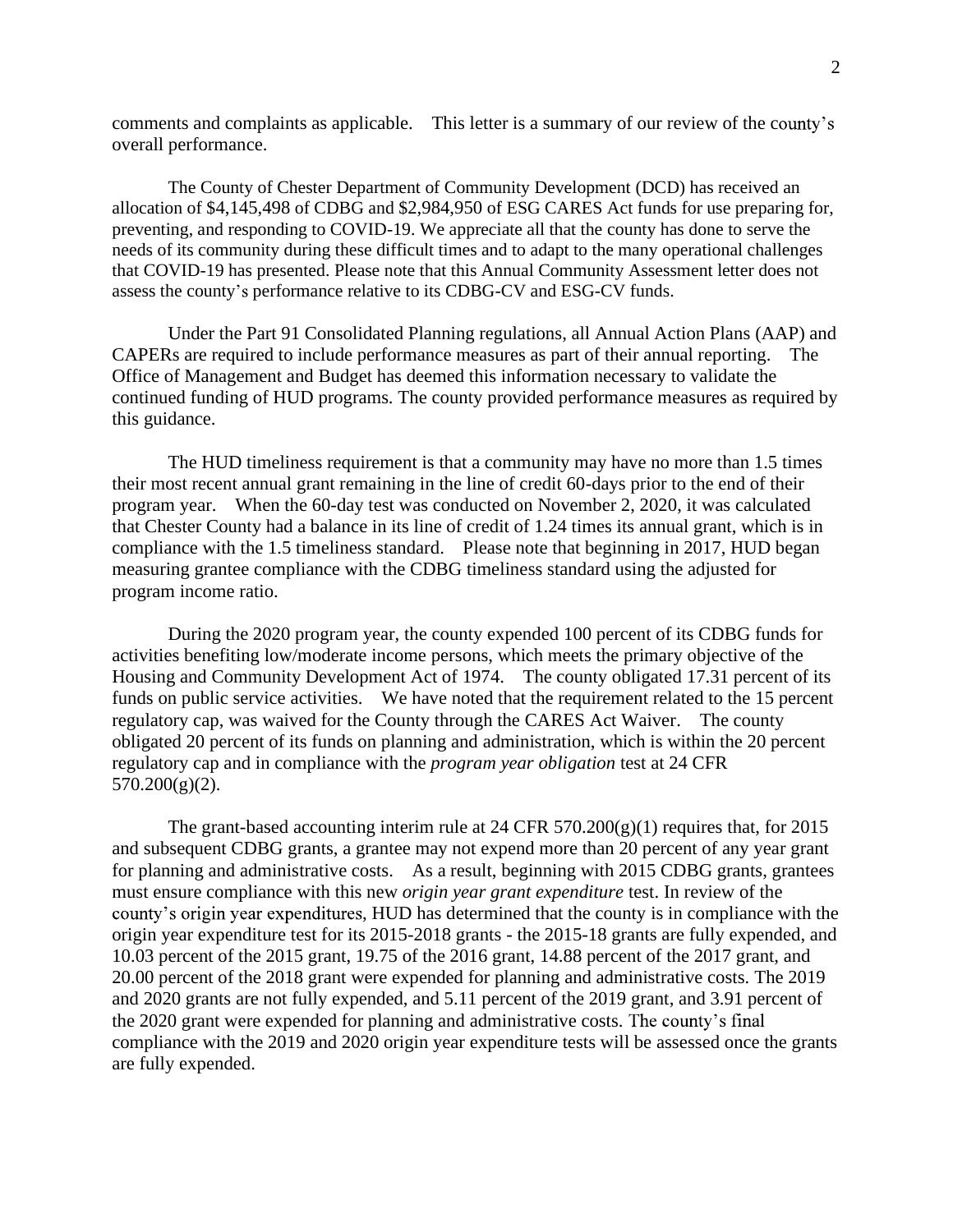The county received a CDBG grant of \$2,585,950 for Program Year 2020 and expended \$2,928,624 of CDBG funds during the 2020 Program Year. Resources were devoted to activities in geographic areas consisting primarily of low- and moderate-income residents throughout the county. The highest priority goals of non-housing community development (specifically rehabilitation of public facilities), homeless services, and fair housing were supported by CDBG funding in 2020. These funding activities support Chester County's efforts in making progress toward achieving the Consolidated Plan's goals and objectives.

The COVID pandemic and restrictions on construction activities limited housing accomplishments in 2020. Homeowner housing rehabilitation included 4 households served through the Housing Partnership of Chester County's CDBG-funded Homeowner Rehabilitation Program. The Chester County Housing Trust Program funded the Housing Partnership of Chester County's (HPCC) Senior Citizen Home Maintenance Program that served 12 households; the Good Works Home Repair Program that served 32 households; and the Good Neighbors' Home Repair Program that served 36 households. Overall, 2020 home repair programs served a total of 96 households. Another 4 households came through HPCC's first time homebuyer program. CDBG funds were also used for the acquisition of a new primary operating location for Human Services, Inc., allowing for consolidation and expansion of administration and services.

The county received a HOME grant of \$1,135,246 for Program Year 2020 and \$291,663 was expended. The COVID-19 pandemic impacted the number of households served by the First Time Homebuyer and various housing rehabilitation programs. DCD started construction on the Melton Center Apartments in West Chester Borough (51 general occupancy affordable rental units) and prepared for a January 2021 settlement on the Red Clay Manor Apartments in Kennett Square Borough (60 senior affordable rental units). DCD also administers housing activities provided through other funding sources. Habitat for Humanity of Chester County sold two affordable homeownership units at the Cambria site in Coatesville and five units at the West Grove development, respectively. The Housing Partnership of Chester County served 12 households with accessibility modifications to allow residents to remain in their homes. DCD continues to see very high demand for affordable housing developments throughout Chester County.

The county received an ESG grant of \$221,642 for Program Year 2020 and \$162,568 was expended. ESG funds went towards Rapid Rehousing, HMIS and administrative expenses. A high level of outreach was conducted in 2020 through the Decade to Doorways (D2D) Plan to Prevent and End Homelessness Community Partnership. This initiative has generated significant public engagement and contributed to higher levels of awareness around the issues of homelessness, and thus, has given providers and others that work with homeless persons a revitalized approach to reaching out and seeking to assist the homeless population in Chester County. The D2D Partnership took on an even larger role in addressing issues related to homelessness in 2020 with the COVID-19 pandemic. In 2020, Chester County launched its redesigned Coordinated Entry system, including 2-1-1 call center services and street outreach services.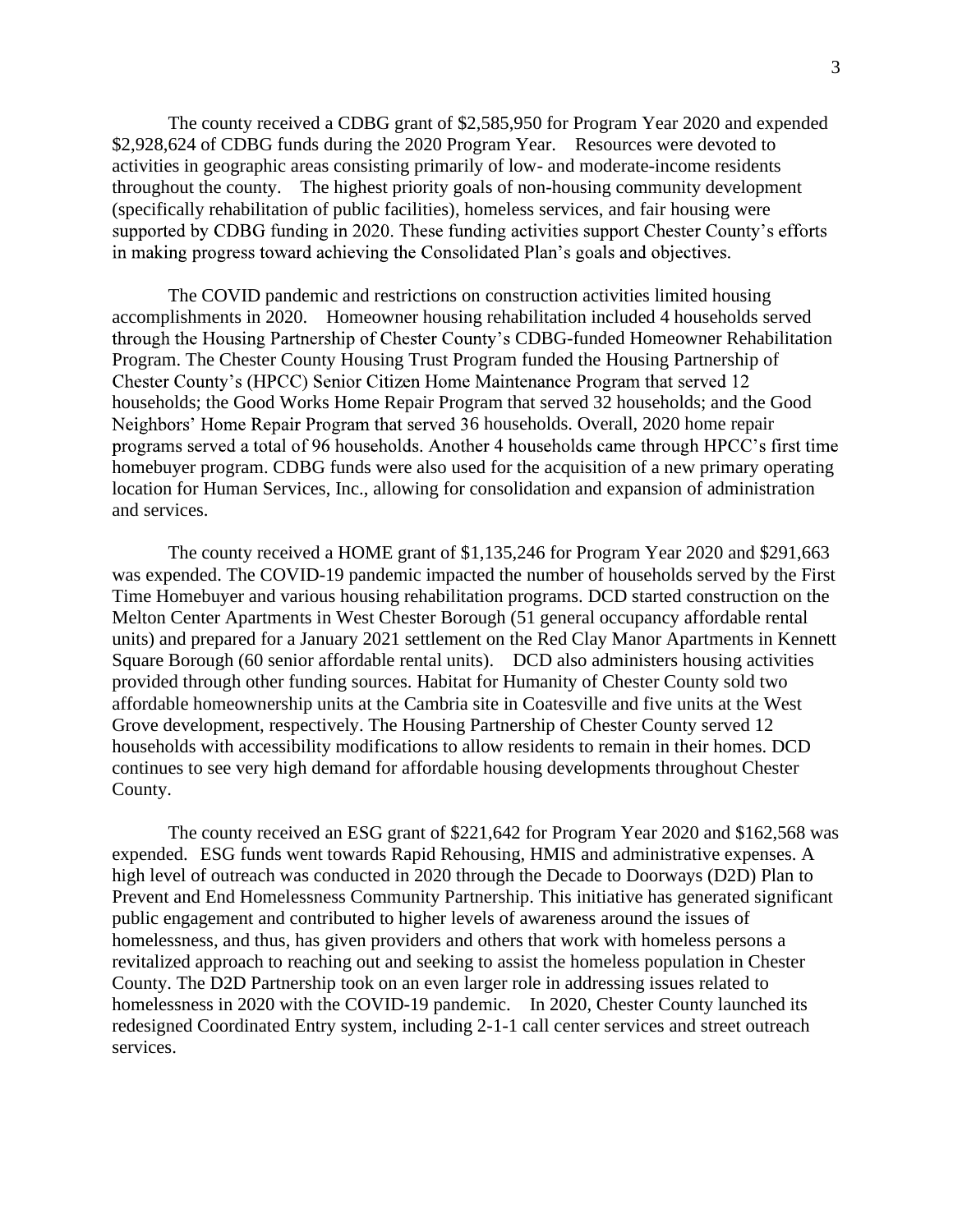As reported by the county, HMIS data on the state of homelessness in Chester County has been increasingly more accurate, providing information that is necessary to make data-driven decisions on priorities for funding and successes of programs. DCD received a HUD HMIS grant in 2019 to further enhance its system and put into place a plan for migrating its HMIS to a new platform in 2021.

HUD acknowledges the county's CDBG, HOME, and ESG accomplishments during the program year. Based on our review of the CAPER, we have concluded that the county has the capacity to carry out its programs and has met its reporting requirements.

The county included in its CAPER its role in affirmatively furthering fair housing and identifying impediments to fair housing. The county continued tracking and reporting progress for its Assessment of Fair Housing Action Plan. In 2020, the Housing Equality Center of PA conducted education and outreach activities to housing consumers, housing providers, and social service agencies in Chester County in an effort to further its mission to ensure equal access to housing opportunities for all persons. In addition, the Housing Equality Center of PA served 39 Chester County citizens concerning fair housing questions and complaints. A fair housing workshop for municipalities was held in January 2020. The focus of this training was the relationship between fair housing and zoning. In December 2020, the Housing Equality Center of PA (HECP) presented to a virtual gathering of landlords. Events during which physical fair housing materials could be distributed were limited due to COVID-19, but links and electronic resources are provided on the DCD website and via e-newsletter throughout the year. DCD worked with HECP to provide updated content on its Fair Housing and Equal Opportunity web page. We commend the county for its efforts.

Program Participants are reminded that the legal obligation to affirmatively further fair housing remains in effect under the Fair Housing Act, Title VI of the Civil Rights Act, Section 109 of the Housing and Community Development Act, and other civil rights related authorities. Please be aware that a jurisdiction could be subject to a compliance review to determine whether, as a recipient of HUD funds, it is in compliance with applicable civil rights laws and their implementing regulations if its certification to affirmatively further fair housing is in question. The Office of Fair Housing and Equal Opportunity (FHEO) initiates most compliance reviews based on risk analyses, issues raised during a limited monitoring review, or when a civil rights problem is detected through HUD program monitoring. FHEO is available to provide technical assistance regarding affirmatively furthering fair housing upon your request. Should you have any questions, we encourage you to reach out to Melody Taylor, FHEO Regional Director, at (215) 861-7643, or by email at Melody.C.Taylor@hud.gov.

We ask that you review our assessment of your performance and provide any comments that you may have within 35 days of the date of this letter. Upon receipt, we will evaluate your comments and make any revisions that are deemed appropriate. If you do not have any comments, we request that you formally notify us of that fact within the 35-day timeframe. Where no comments are received within the designated timeframe, our initial letter will serve as our final assessment of the county's performance for this program year. To facilitate and expedite citizen access to our performance letter, we request that you inform the general public and interested citizens' organizations and non-profit entities of its availability. If, for any